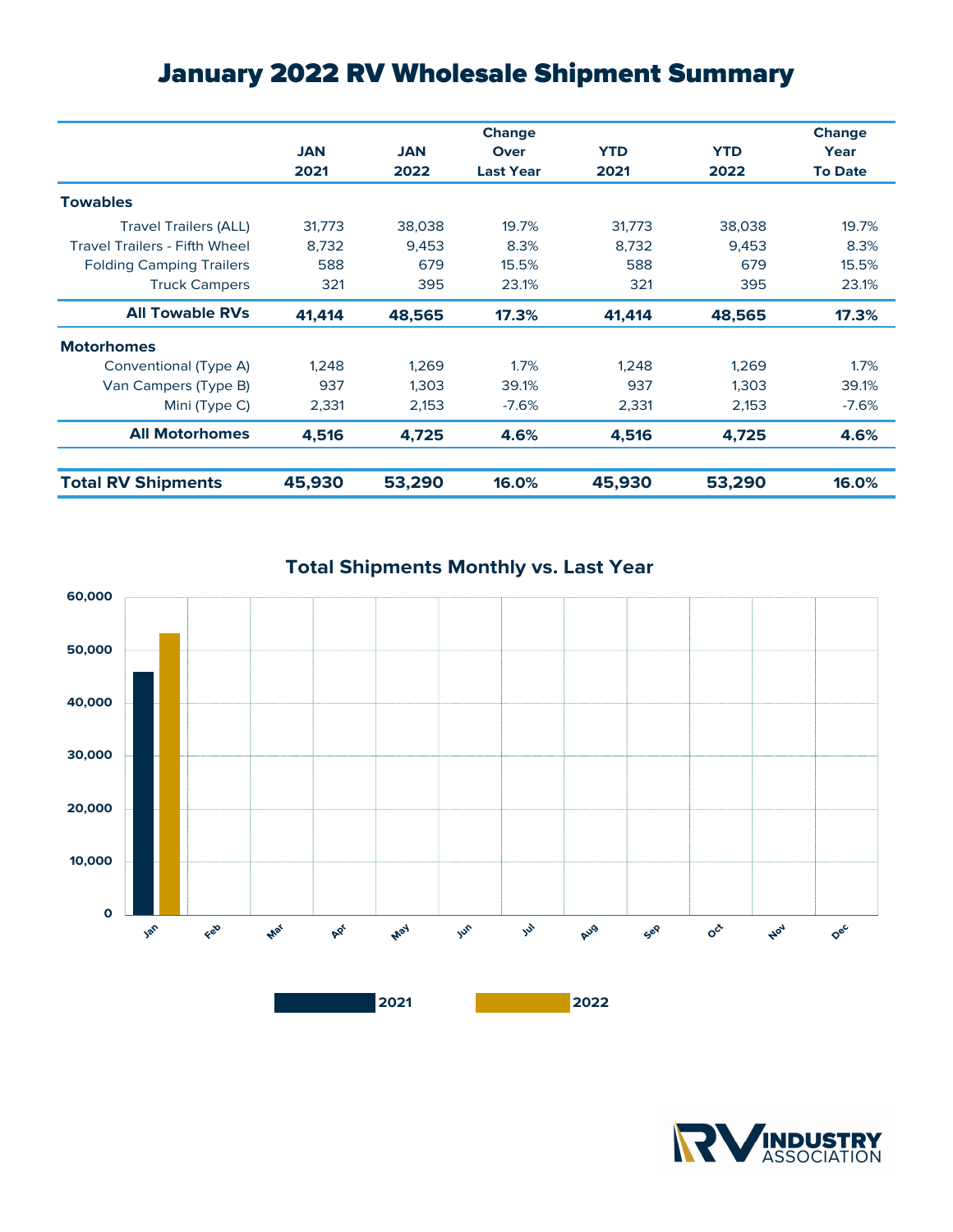## January 2022 PMRV Wholesale Shipment Summary

|                       |                | <b>Change</b>  |                  |      |      |                |
|-----------------------|----------------|----------------|------------------|------|------|----------------|
|                       | <b>January</b> | <b>January</b> | Over             | Cum. | Cum. | Year           |
|                       | 2021           | 2022           | <b>Last Year</b> | 2021 | 2022 | <b>To Date</b> |
| <b>Park Model RVs</b> | 331            | 332            | 0.3%             | 331  | 332  | 0.3%           |



**Total Monthly Shipments vs. Last Year**

\* Year to date numbers can differ from reported numbers.

\*\* Canadian shipments removed from monthly and year-to-date totals